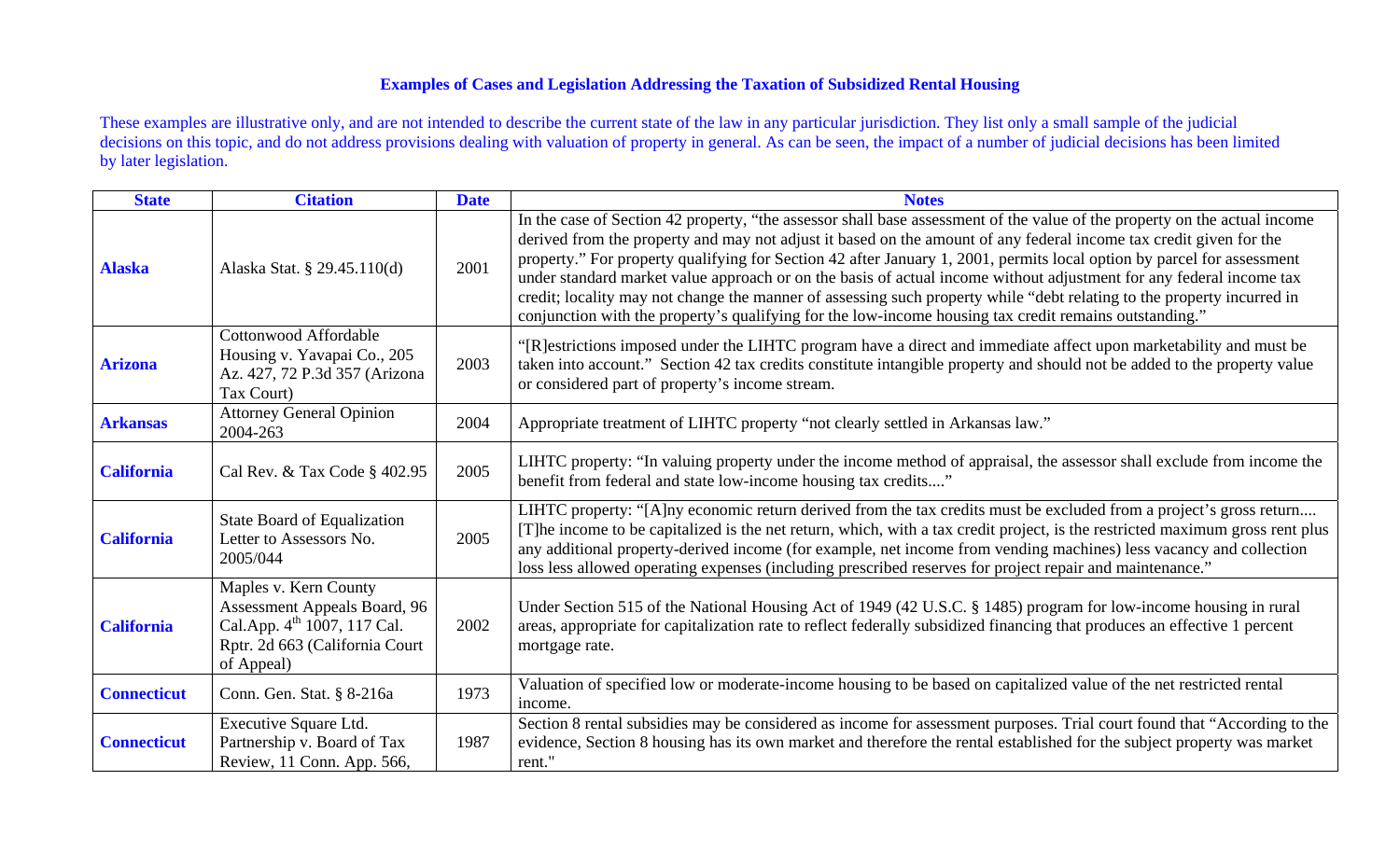|                 | 528 A.2d 409 (Appellate Court                                                                                                                  |      |                                                                                                                                                                                                                                                                                                                                                                                                                                                                                                                                                                                                                                                                                                                                                                                                                                                                                                       |
|-----------------|------------------------------------------------------------------------------------------------------------------------------------------------|------|-------------------------------------------------------------------------------------------------------------------------------------------------------------------------------------------------------------------------------------------------------------------------------------------------------------------------------------------------------------------------------------------------------------------------------------------------------------------------------------------------------------------------------------------------------------------------------------------------------------------------------------------------------------------------------------------------------------------------------------------------------------------------------------------------------------------------------------------------------------------------------------------------------|
|                 | of Connecticut)                                                                                                                                |      |                                                                                                                                                                                                                                                                                                                                                                                                                                                                                                                                                                                                                                                                                                                                                                                                                                                                                                       |
| <b>Florida</b>  | Fla. Stat. § 193.017                                                                                                                           | 2005 | For property used for affordable housing which has received a low-income housing tax credit from the Florida Housing<br>Finance Corporation, tax credits shall not be considered income and rent restrictions must be recognized in the<br>assessment; a recorded low-income housing agreements shall be considered a land-use regulation and a limitation on the<br>highest and best use.                                                                                                                                                                                                                                                                                                                                                                                                                                                                                                            |
| Georgia         | Official Code of Georgia<br>Annotated $§$ 48-5-2(3)(B.1)                                                                                       | 2001 | "The tax assessor shall not consider any income tax credits with respect to real property which are claimed and granted<br>pursuant to either Section 42 of the Internal Revenue Code of 1986, as amended, or Chapter 7 of this title in determining<br>the fair market value of real property."                                                                                                                                                                                                                                                                                                                                                                                                                                                                                                                                                                                                      |
| Georgia         | Pine Pointe Housing, L.P. v.<br>Lowndes County Board of Tax<br>Assessors, 254 Ga. App. 197,<br>561 S.E.2d 860 (Court of<br>Appeals of Georgia) | 2002 | "Because Section 42 tax credits are generated by a designated property, a third party would pay for the value as part of<br>that property's sale price in a bona fide, arm's length transaction. Furthermore, the tax credits go hand in hand with<br>restrictive covenants that require the property to charge below-market rent. By statute, these restrictions are required to<br>be considered by the assessor. If viewed in isolation, the rental restrictions would artificially depress the value of the<br>property for tax valuation purposes." Section 42 tax credits are not the type of intangible asset that must be disregarded in<br>the assessment process.                                                                                                                                                                                                                           |
| <b>Idaho</b>    | Idaho Code §63-205A                                                                                                                            | 2009 | Section 42 property to be assessed with consideration to all three approaches to value; special methods prescribed for<br>taking rent restrictions and tax credits into account. Net operating income does not include the housing tax credit, but<br>provision is made for determination of the market derived capitalization rates.                                                                                                                                                                                                                                                                                                                                                                                                                                                                                                                                                                 |
| <b>Idaho</b>    | Brandon Bay Ltd. Partnership<br>v. Payette County, 142 Idaho<br>681, 132 P.3d 438 (Supreme<br>Court of Idaho)                                  | 2006 | Section 42 tax credits: "Because the tax credits are rights and privileges that directly relate to the real estate, they are<br>properly considered in assessing the value of low-income housing."                                                                                                                                                                                                                                                                                                                                                                                                                                                                                                                                                                                                                                                                                                    |
| <b>Idaho</b>    | Greenfield Village Apts. v.<br>Ada County, 130 Idaho 207,<br>938 P.2d 1245 (Supreme Court<br>of Idaho)                                         | 1997 | Property valuation must consider "the actual and functional use of the property as low-income, rent-restricted property."                                                                                                                                                                                                                                                                                                                                                                                                                                                                                                                                                                                                                                                                                                                                                                             |
| <b>Illinois</b> | 35 Illinois Compiled Statutes<br>$200/1 - 130$                                                                                                 | 1999 | Taxable property does not include "low-income housing tax credits authorized by Section 42 of the Internal Revenue<br>Code, 26 U.S.C. 42."                                                                                                                                                                                                                                                                                                                                                                                                                                                                                                                                                                                                                                                                                                                                                            |
| <b>Illinois</b> | 35 Illinois Compiled Statutes<br>200/10-235; 200/10-245                                                                                        | 2000 | "It is the policy of this State that low-income housing projects developed under Section 515 of the federal Housing Act<br>[12 U.S.C. § 515] or that qualify for the low-income housing tax credit under Section 42 of the Internal Revenue Code<br>[26 U.S.C. § 42] shall be valued at 33 and one-third percent of the fair market value " "[E]xcept in counties with a<br>population of more than 200,000 that classify property for the purposes of taxation, to determine 33 and one-third percent<br>of the fair cash value  local assessment officers must consider the actual or probable net operating income attributable to<br>the property, using a vacancy rate of not more than 5%, capitalized at normal market rates. The interest rate to be used in<br>developing the normal market value capitalization rate shall be one that reflects the prevailing cost of cash for other types |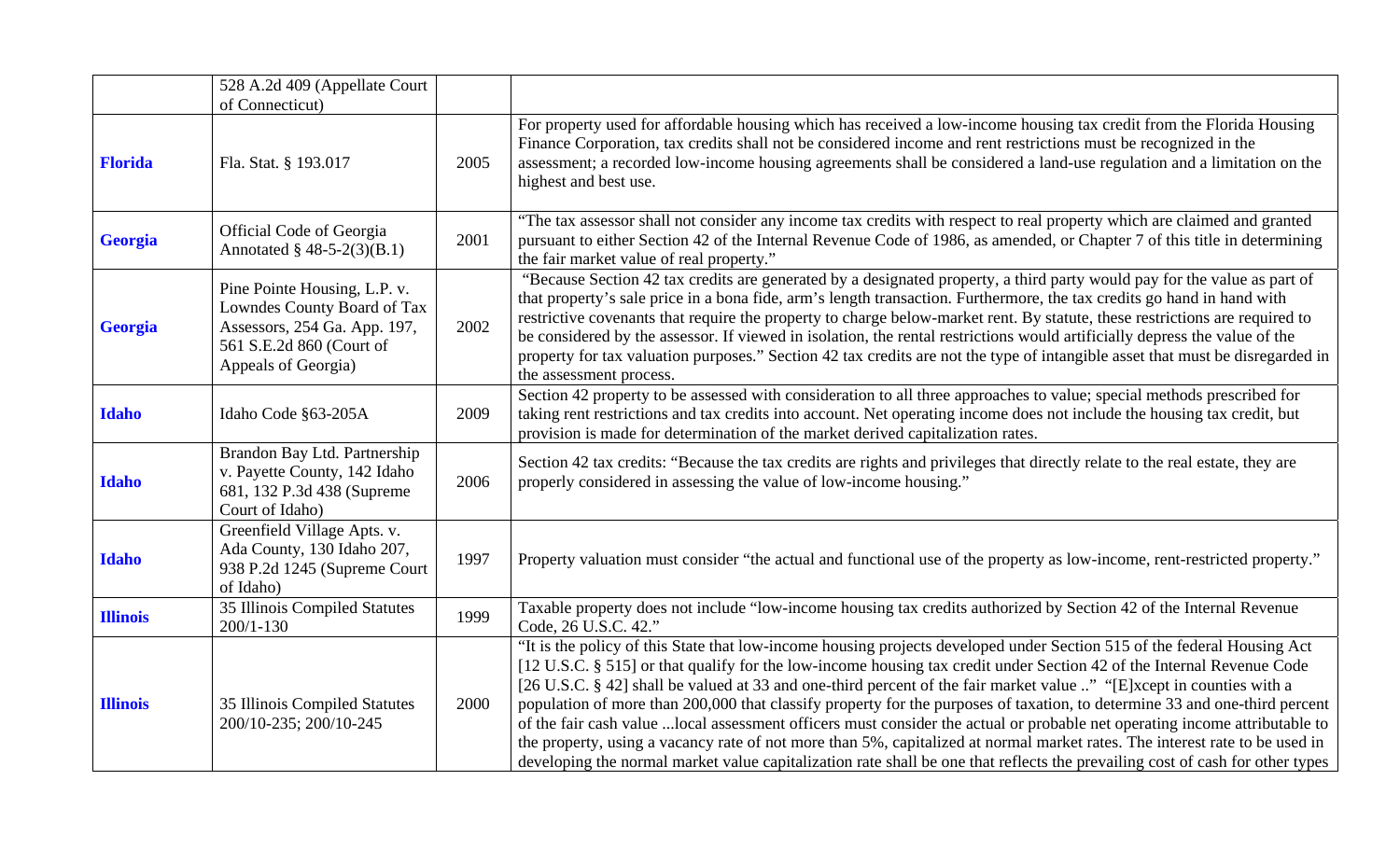|                 |                                                                                                                                                        |      | of commercial real estate in the geographic market in which the low-income housing project is located."                                                                                                                                                                                                                                                                                                                                                                                                                                                                                                      |
|-----------------|--------------------------------------------------------------------------------------------------------------------------------------------------------|------|--------------------------------------------------------------------------------------------------------------------------------------------------------------------------------------------------------------------------------------------------------------------------------------------------------------------------------------------------------------------------------------------------------------------------------------------------------------------------------------------------------------------------------------------------------------------------------------------------------------|
| <b>Illinois</b> | 35 Illinois Compiled Statutes<br>200/10-260                                                                                                            | 1999 | "In determining the fair cash value of property receiving benefits from the Low-Income Housing Tax Credit authorized<br>by Section 42 of the Internal Revenue Code, 26 U.S.C. 42, emphasis shall be given to the income approach, except in<br>those circumstances where another method is clearly more appropriate."                                                                                                                                                                                                                                                                                        |
| <b>Illinois</b> | Kankakee County Board of<br>Review v. Property Tax<br>Appeal Board, 131 Ill. 2d 1,<br>544 N.E.2d 762, 136 Ill. Dec.<br>76 (Illinois Supreme Court)     | 1989 | Appropriate to consider both regulatory burdents and above-market rent provided by subsidies for senior housing<br>appropriately considered in valuation. "A willing buyer would most certainly consider the guaranteed income rate set by<br>the Federal government when determining the fair cash value of the property. To ignore actual income would be to<br>ignore the effect of the subsidy on a prospective investor's judgment regarding the fair market value of the property."                                                                                                                    |
| <b>Illinois</b> | Rainbow Apartments v.<br><b>Illinois Property Tax Appeals</b><br>Board, 762 N.E.2d 534, 260<br>Ill. Dec. 875 (Illinois<br><b>Appellate Court)</b>      | 2001 | "Section 42 tax credits are not intangible property because they do not constitute a right to a payment of money, have no<br>independent value, and are not freely transferable upon receipt." Tax credits are equivalent to government subsidy<br>payments and are appropriately considered in determining fair cash value. 35 Illinois Compiled Statutes 200/1-130 not<br>retroactive; assessments here were made prior to its effective date.                                                                                                                                                             |
| <b>Illinois</b> | Lake County Board of Review<br>v. Property Tax Appeal Board,<br>172 Ill. App.3d 851; 527<br>N.E.2d 84, 122 Ill. Dec. 712<br>(Illinois Appellate Court) | 1988 | Government rental subsidies appropriately considered in valuation. "The record reflects that the HUD rent subsidy was<br>for a 20-year term and was freely transferable should the property be sold [T]he contract rent was reflective of the<br>complex's capacity to earn income."                                                                                                                                                                                                                                                                                                                         |
| <b>Indiana</b>  | Burns Ind. Code Ann. § 6-1.1-<br>$4 - 40$                                                                                                              | 2004 | "The value of federal income tax credits awarded under Section 42 of the Internal Revenue Code may not be considered<br>in determining the assessed value of low income housing tax credit property."                                                                                                                                                                                                                                                                                                                                                                                                        |
| <b>Indiana</b>  | Burns Ind. Code Ann. § 6-1.1-<br>$4 - 41$                                                                                                              | 2006 | For property eligible for Section 42 credits, "For assessment dates after February 28, 2006, the true tax value of low<br>income rental property is the greater of the true tax value: (1) determined using the income capitalization approach;<br>or $(2)$ that results in a gross annual tax liability equal to five percent $(5%)$ of the total gross rent received from the rental<br>of all units in the property for the most recent taxpayer fiscal year that ends before the assessment date."                                                                                                       |
| <b>Indiana</b>  | Hometowne Associates, L.P.<br>v. Maley, 839 N.E.2d 269<br>(Indiana Tax Court)                                                                          | 2005 | "This Court has previously aligned itself with those jurisdictions that have held that federal tax incentives must be taken<br>into consideration when evaluating whether rental restrictions do indeed cause low-income housing complexes to<br>experience obsolescence. See Pedcor Invs.-1990-XIII, L.P. v. State Bd. of Tax Comm'rs, 715 N.E.2d 432, 437 and n. 10<br>(Ind. Tax Ct. 1999)." Rejects characterization of federal income tax incentives as intangibles to be excluded in<br>determining market value. Probative evidence of obsolescence due to government restrictions must be considered. |
| <b>Indiana</b>  | Pedcor Investments-1990-XII,<br>L.P. v. State Board of Tax<br>Commissioners, 715 N.E.2d.<br>432 (Indiana Tax Court)                                    | 1999 | Reductions in value due to deed restrictions and limited rent may be balanced by tax credits and other financial benefits.                                                                                                                                                                                                                                                                                                                                                                                                                                                                                   |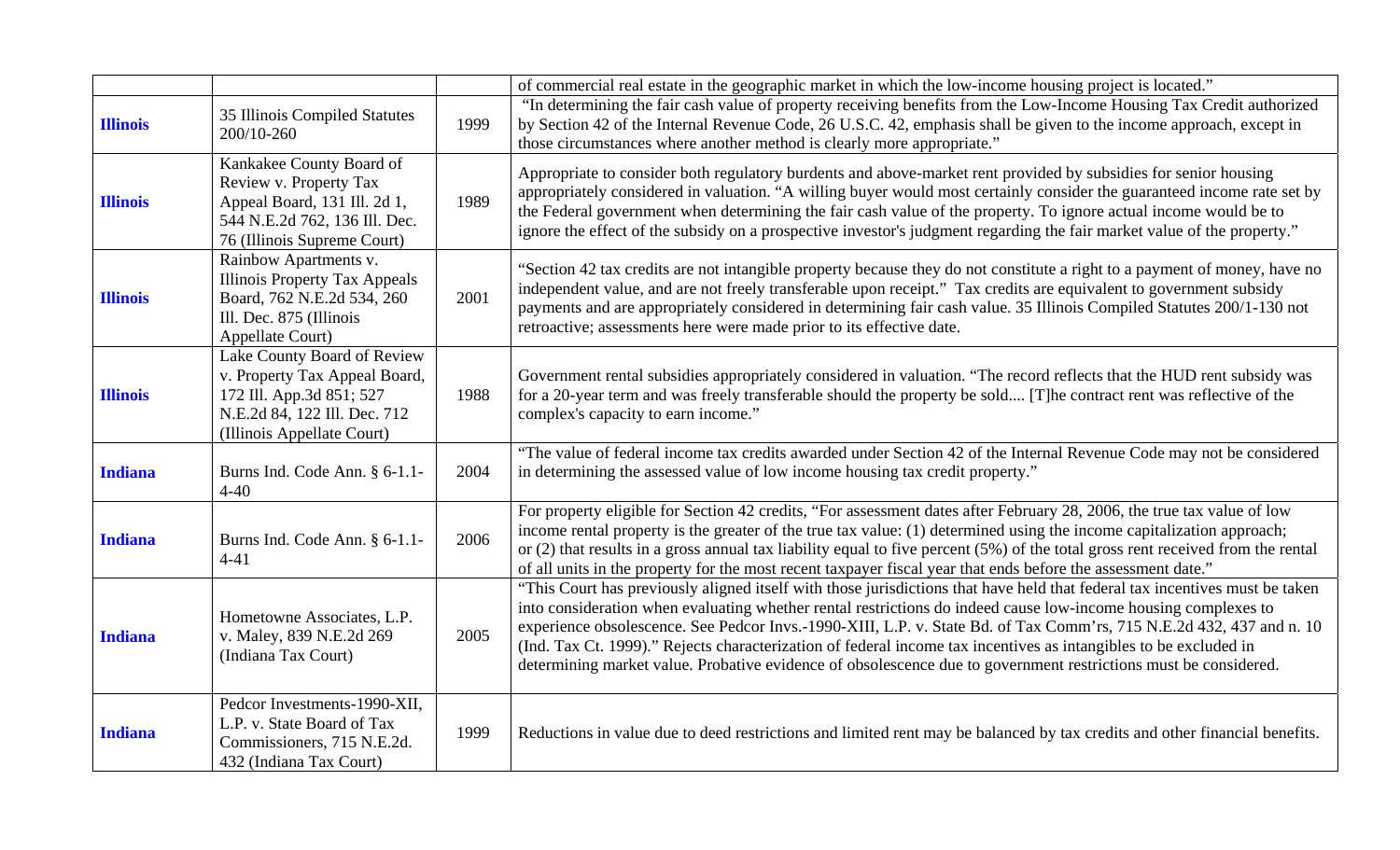| <b>Iowa</b>          | Iowa Code § 441.21 (2)                                                                                                                             | 2001 | "[I]n assessing property that is rented or leased to low-income individuals and families as authorized by section 42 of the<br>Internal Revenue Code, as amended, and which section limits the amount that the individual or family pays for the rental<br>or lease of units in the property, the assessor shall use the productive and earning capacity from the actual rents received<br>as a method of appraisal and shall take into account the extent to which that use and limitation reduces the market value<br>of the property. The assessor shall not consider any tax credit equity or other subsidized financing as income provided to<br>the property in determining the assessed value."                                                      |
|----------------------|----------------------------------------------------------------------------------------------------------------------------------------------------|------|-------------------------------------------------------------------------------------------------------------------------------------------------------------------------------------------------------------------------------------------------------------------------------------------------------------------------------------------------------------------------------------------------------------------------------------------------------------------------------------------------------------------------------------------------------------------------------------------------------------------------------------------------------------------------------------------------------------------------------------------------------------|
| <b>Kansas</b>        | In re Equalization Appeal of<br><b>Ottawa Housing Associates,</b><br>L.P., 27 Kan. App.2d 1008, 10<br>P.3d 777 (Kansas Court of<br>Appeals)        | 2000 | Property tax valuation should take into account the effects of the low-income housing contract because "[b]uyers and<br>sellers of real estate consider these tools in determining the market value of real estate."                                                                                                                                                                                                                                                                                                                                                                                                                                                                                                                                        |
| Louisiana            | New Walnut Square Ltd.<br>Partnership v. Louisiana Tax<br>Commission, 626 So. 2d 430<br>((Louisiana Court of Appeal)                               | 1993 | Proper to consider subsidized 236 mortgage as well as restricted rents under the income approach: "Certainly, the fact of<br>lower mortgage payments decreases expenses and thereby increases the owner's potential income from the investment. In<br>addition, because the low interest mortgage is transferable, it may increase the resale value of the property."                                                                                                                                                                                                                                                                                                                                                                                       |
| <b>Maine</b>         | Glenridge Development v.<br>City of Augusta, 662 A.2d 928<br>(Supreme Judicial Court of<br>Maine)                                                  | 1995 | Appropriate to take mortgage interest into account in valuation; no error in this case in failing to separately consider rent<br>restrictions because valuation was based on the cost approach.                                                                                                                                                                                                                                                                                                                                                                                                                                                                                                                                                             |
| <b>Maryland</b>      | Md. Tax-Property Code Ann.<br>$§ 8-105(a)(3)$                                                                                                      | 2005 | (3) In determining the value of commercial real property developed under § 42 of the Internal Revenue Code, the<br>supervisor:<br>(i) shall consider the impact of applicable rent restrictions, affordability requirements, or any other related restrictions<br>required by § 42 of the Internal Revenue Code and any other federal, State, or local programs;<br>(ii) may not consider income tax credits under § 42 of the Internal Revenue Code as income attributable to the real<br>property; and<br>(iii) may consider the replacement cost approach only if the value produced by the replacement cost approach is less than<br>the value produced by the income approach for the property and it is reflective of the value of the real property. |
| <b>Maryland</b>      | Supervisor of Assessments of<br>Baltimore City v. Har Sinai<br>West Corp., 95 Md. App. 631,<br>622 A.2d 786 (Maryland Court<br>of Special Appeals) | 1993 | HUD-financed low-income housing for elderly and handicapped held not to be exempt. Valuation that accounts for HUD<br>rent restrictions may also take benefits into account. "Value is not only what a willing buyer will pay for a piece of<br>property but also includes the mortgages or other indebtedness that a buyer is willing to assume for the seller in exchange<br>for the property."                                                                                                                                                                                                                                                                                                                                                           |
| <b>Massachusetts</b> | Community Development Co.<br>of Gardner v. Board of<br>Assessors, 377 Mass. 351; 385                                                               | 1979 | Section 236 property: "In our view the board erred in not taking into account the restrictions placed by Federal<br>regulations on the rent the company could actually receive from the housing project."                                                                                                                                                                                                                                                                                                                                                                                                                                                                                                                                                   |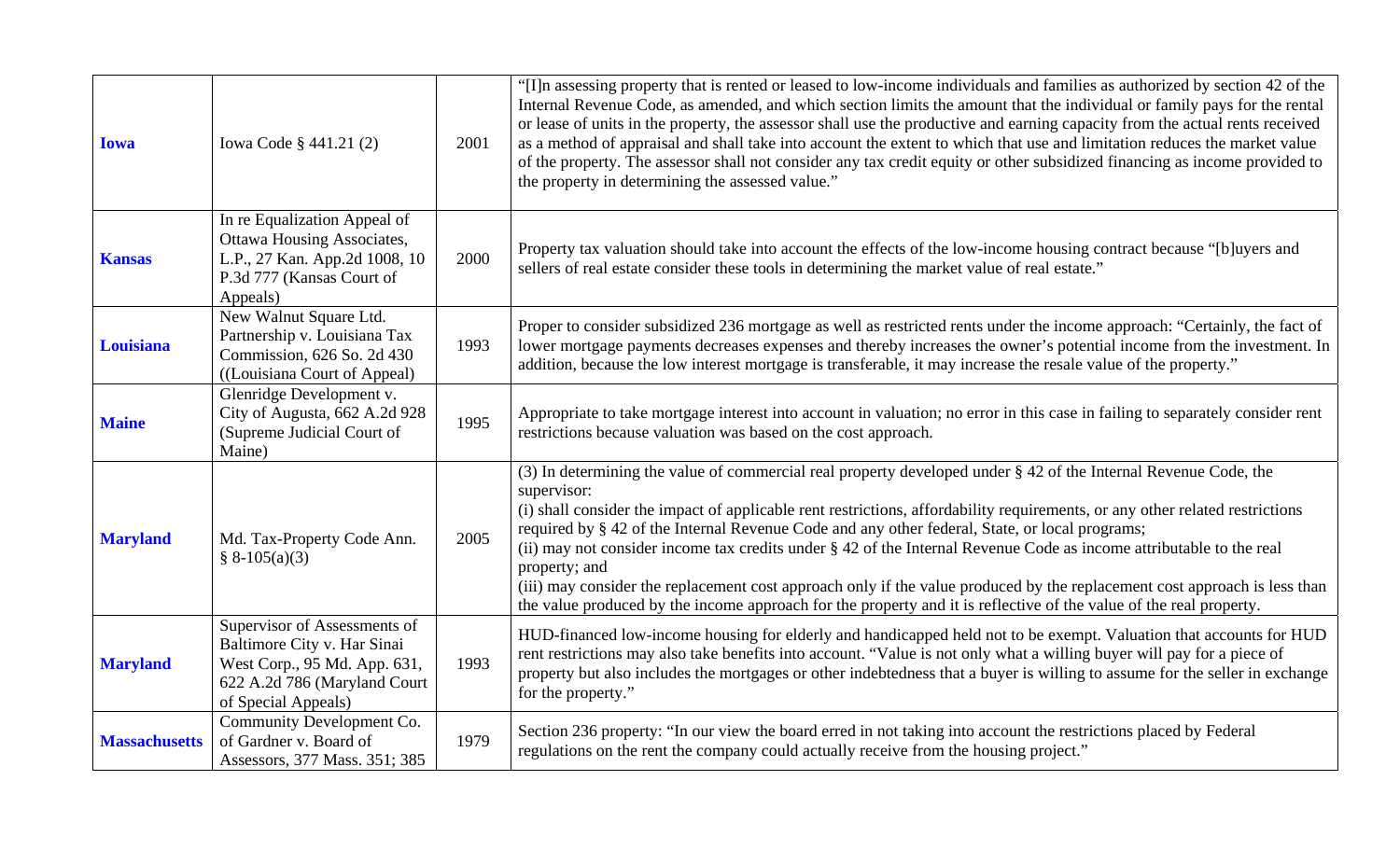|                    | N.E.2d 1376 (Supreme<br>Judicial Court of                                                                                                             |      |                                                                                                                                                                                                                                                                                                                                                                                                                                                                                                                                                                                                                                                                                                                                                                                                                                                                                                                                   |
|--------------------|-------------------------------------------------------------------------------------------------------------------------------------------------------|------|-----------------------------------------------------------------------------------------------------------------------------------------------------------------------------------------------------------------------------------------------------------------------------------------------------------------------------------------------------------------------------------------------------------------------------------------------------------------------------------------------------------------------------------------------------------------------------------------------------------------------------------------------------------------------------------------------------------------------------------------------------------------------------------------------------------------------------------------------------------------------------------------------------------------------------------|
|                    | Massachusetts)                                                                                                                                        |      |                                                                                                                                                                                                                                                                                                                                                                                                                                                                                                                                                                                                                                                                                                                                                                                                                                                                                                                                   |
| <b>Michigan</b>    | <b>Meadowlanes Limited</b><br>Dividend Housing<br>Association, v. City of<br>Holland, 437 Mich. 473, 473<br>N.W.2d 636 (Supreme Court<br>of Michigan) | 1991 | Section 236 property: appropriate to take mortgage subsidy into account in valuation for tax purposes. "[A]lthough the<br>mortgage-interest subsidy is an intangible, and not taxable in and of itself, it is a value-influencing factor It is merely<br>an intangible value influencer to be considered in the valuation and assessment process in the same manner as tax<br>benefits, location, zoning, and other intangible value influences."<br>"[W]e acknowledge that there is no single correct approach for determining the true cash value of federally subsidized<br>real property. Therefore, the appraiser should use variants of all three traditional approaches, valuing the property both as<br>private apartments and as a federally subsidized housing complex. Also, any other approach demonstrated to be accurate<br>and reasonably related to the fair market value of the subject property is acceptable." |
| <b>Michigan</b>    | Antisdale v. Galesburg, 420<br>Mich. 265, 362 N.W.2d 632<br>Supreme Court of Michigan)                                                                | 1984 | Farmer's Home Administration subsidized 1 percent mortgage constitutes a factor to be considered in valuation. "The<br>foremost value of these properties is found in the tax benefits they generate to the owner."                                                                                                                                                                                                                                                                                                                                                                                                                                                                                                                                                                                                                                                                                                               |
| <b>Michigan</b>    | Huron Ridge, L.P. v.<br>Township of Ypsilanti, 275<br>Mich. App. 23, 737 N.W.2d<br>187 (Court of Appeals of<br>Michigan)                              | 2007 | "In Michigan, intangibles are not taxable in and of themselves, but they may be taken into account for purposes of<br>assessing the value of tangible property under the General Property Tax Act and other statutes."<br>"The purpose of the IRC § 42 program is to stimulate demand for ownership interests in low-income housing projects<br>by attaching a valuable credit to that interest. Just as this Court described in Antisdale, there would be no market for<br>private investment in low-income housing development were it not for these federal tax incentivesFor that reason, we<br>also agree with those states that have found that the appraised value of the property for property tax purposes would be<br>artificially depressed if the value of the tax credits is not included."                                                                                                                          |
| <b>Minnesota</b>   | Minn. Stat. § 273.13<br>Subd. 25. Class $4(e)$                                                                                                        |      | Qualifying low-income rental housing certified to the assessor by the Housing Finance Agency has a class rate of 0.75<br>percent, with market value based on the normal approach to value using normal unrestricted rents.                                                                                                                                                                                                                                                                                                                                                                                                                                                                                                                                                                                                                                                                                                        |
| <b>Mississippi</b> | Miss. Code Ann. § 27-35-<br>50(4)(d)                                                                                                                  | 2005 | State Tax Commission to prescribe procedures for appraisal of affordable rental housing according to actual net<br>operating income attributable to the property, and to prescribe capitalization rate.                                                                                                                                                                                                                                                                                                                                                                                                                                                                                                                                                                                                                                                                                                                           |
| <b>Mississippi</b> | <b>Attorney General Opinion</b><br>2006-00578                                                                                                         | 2006 | "Section 27-35-50 is silent with regard to the inclusion or exclusion of federal tax credits in determining value<br>[L]anguage stating that tax credits and federal subsidies shall not be considered was removed by the Legislature from<br>Senate Bill Number 3100 prior to passage. Removal of this language indicates that the Legislature intended for tax<br>assessors to be permitted to consider tax credits and federal subsidies in making determinations of true value. If a tax<br>assessor determines, consistent with fact, that federal tax credits and subsidies must be considered in order to determine<br>true value, then the tax assessor must consider the federal tax credit and subsidies."                                                                                                                                                                                                              |
| <b>Mississippi</b> | Rebelwood, Ltd. v. Hinds<br>County, 544 So.2d 1356<br>(Supreme Court of                                                                               | 1989 | "This is a dispute over the assessed value placed upon a federally subsidized low-income housing complex. Our<br>question is whether the public assessor, when making such an assessment for purposes of ad valorem taxation, may<br>consider enhancements to value flowing from benefits enjoyed by the property in the form of various federal subsidies.                                                                                                                                                                                                                                                                                                                                                                                                                                                                                                                                                                       |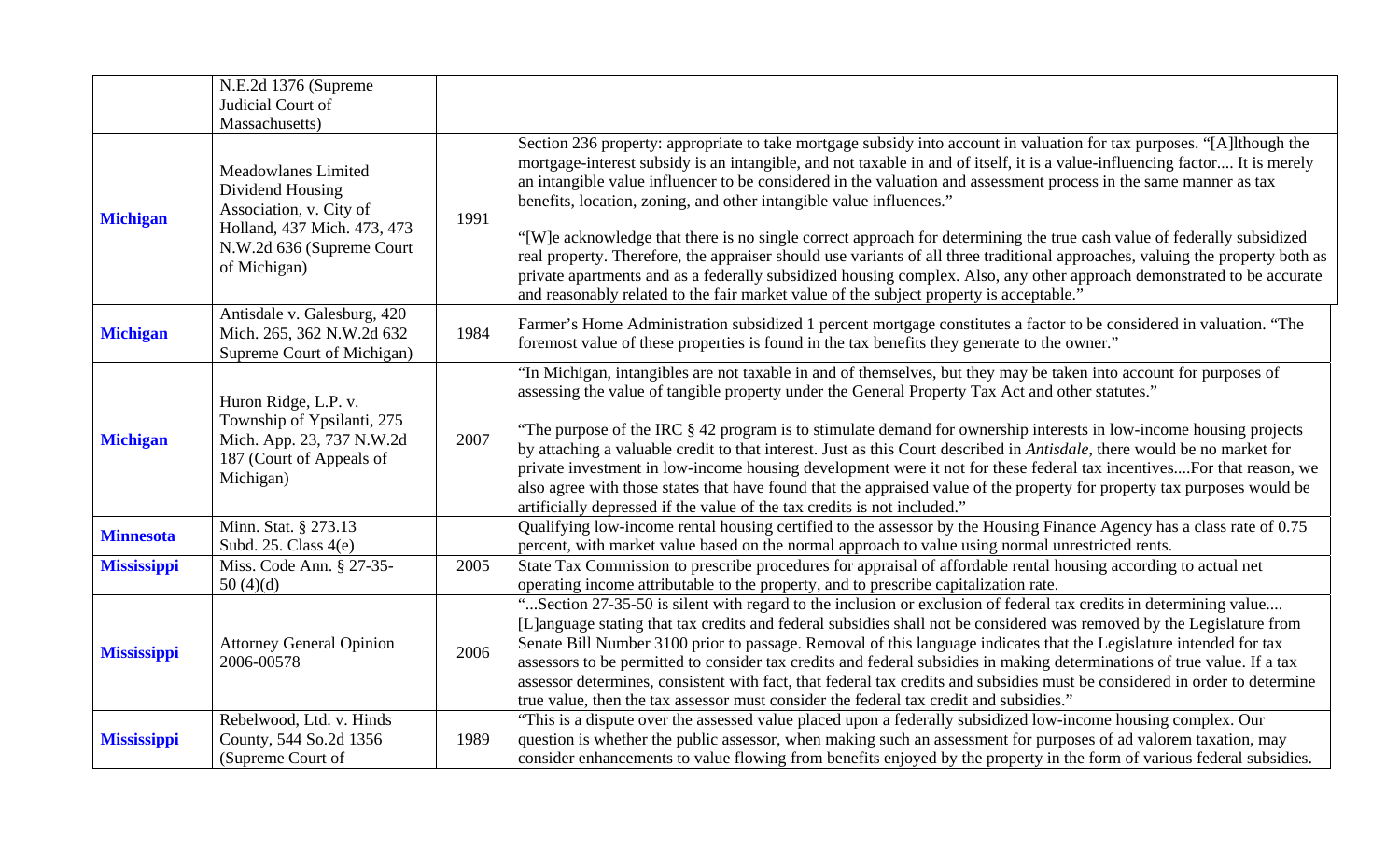|                                | Mississippi)                                                                                                                                         |      | Because our law mandates that property be valued and assessed according to its true value, we answer in the<br>affirmative."                                                                                                                                                                                                                                                                                                                                                                                                                                |
|--------------------------------|------------------------------------------------------------------------------------------------------------------------------------------------------|------|-------------------------------------------------------------------------------------------------------------------------------------------------------------------------------------------------------------------------------------------------------------------------------------------------------------------------------------------------------------------------------------------------------------------------------------------------------------------------------------------------------------------------------------------------------------|
| <b>Missouri</b>                | Maryville Properties, L.P. v.<br>Nelson, 83 S.W.3d 608 (Court<br>of Appeals of Missouri)                                                             | 2002 | "LIHTCs make no direct contribution to the market value of these housing projects. They are intangible property. There<br>is no statutory authority for the consideration of these tax credits in real estate tax appraisal in Missouri."                                                                                                                                                                                                                                                                                                                   |
| <b>Montana</b>                 | Mont. Code Anno. § 15-6-221                                                                                                                          | 1999 | Details requirements for exemption of Section 42 property.                                                                                                                                                                                                                                                                                                                                                                                                                                                                                                  |
| <b>Nebraska</b>                | Neb. Rev. Stat. Ann. § 77-<br>1333                                                                                                                   | 2005 | The county assessor must perform an income-based valuation of Section 42 property, but may consider specified other<br>professionally accepted mass appraisal methods. "Any low-income housing tax credits authorized under section 42 of<br>the Internal Revenue Code that were granted to owners of the project shall not be considered income for purposes of the<br>calculation but may be considered in determining the capitalization rate to be used when capitalizing the income<br>stream."                                                        |
| <b>Nebraska</b>                | <b>Schuyler Apartment Partners</b><br>LLC v. Colfax County Board<br>of Equalization, 279 Neb. 989,<br>783 N.W.2d 587 (Supreme)<br>Court of Nebraska) | 2010 | "While § 77-1333 does indicate that the credits cannot be used as income in conducting an income-approach valuation,<br>the language clearly allows for consideration of those credits in the form of the capitalization rate used to determine the<br>present value of the property."                                                                                                                                                                                                                                                                      |
| <b>New</b><br><b>Hampshire</b> | N. H. Rev. Stat. Ann. § 75:1-a                                                                                                                       | 2008 | Provides details and procedures for taxpayer election under which taxes on Section 42 property shall be the greater of<br>"(a) The taxes determined using the income approach under this section; or (b) The taxes in an amount equal to 10<br>percent of the actual rental income and other income."<br>"The assessed valuation of residential rental property subject to a housing covenant under the low-income housing tax<br>credit program shall not take into consideration the value of intangible assets including, but not limited to, government |
|                                |                                                                                                                                                      |      | subsidies or grants, below market rate mortgage financing, and tax credits where such subsidies are used to offset<br>project development expenses in order to allow for restricted rents. The assessed valuation shall not take into<br>consideration the actual cost of acquisition or construction of the project."                                                                                                                                                                                                                                      |
| <b>New</b><br><b>Hampshire</b> | Steele v. Allenstown, 124 N.H.<br>487, 471 A.2d 1179 (Supreme<br>Court of New Hampshire)                                                             | 1984 | Government assistance raised rent above market levels. "Both parties agree that the market rents in the area would not<br>have justified building the project and that it would not have been feasible without the government subsidiesThe<br>record indicates that the property's use as a federally subsidized housing complex is the use that will produce the<br>highest market value and the greatest economic returnHence, the best and highest use of the property is that of<br>federally subsidized housing."                                      |
| <b>New</b><br><b>Hampshire</b> | Royal Gardens Co. v.<br>Concord, 114 N.H. 668, 328<br>A.2d 123 (Supreme Court of<br>New Hampshire)                                                   | 1974 | Section 236 property: error to refuse to consider the effect of federal regulations; they should be weighed to the extent<br>relevant.                                                                                                                                                                                                                                                                                                                                                                                                                      |
| <b>New Jersey</b>              | Penns Grove Gardens, Ltd. v.<br>Penns Grove Borough, 18 N.J.                                                                                         | 1999 | Appropriate to consider rental supplements, mortgage insurance, and interest subsidies for Section 236 property. Given<br>"undisputed, credible evidence presented by the municipality's appraiser that there is a separate and distinct subsidized                                                                                                                                                                                                                                                                                                         |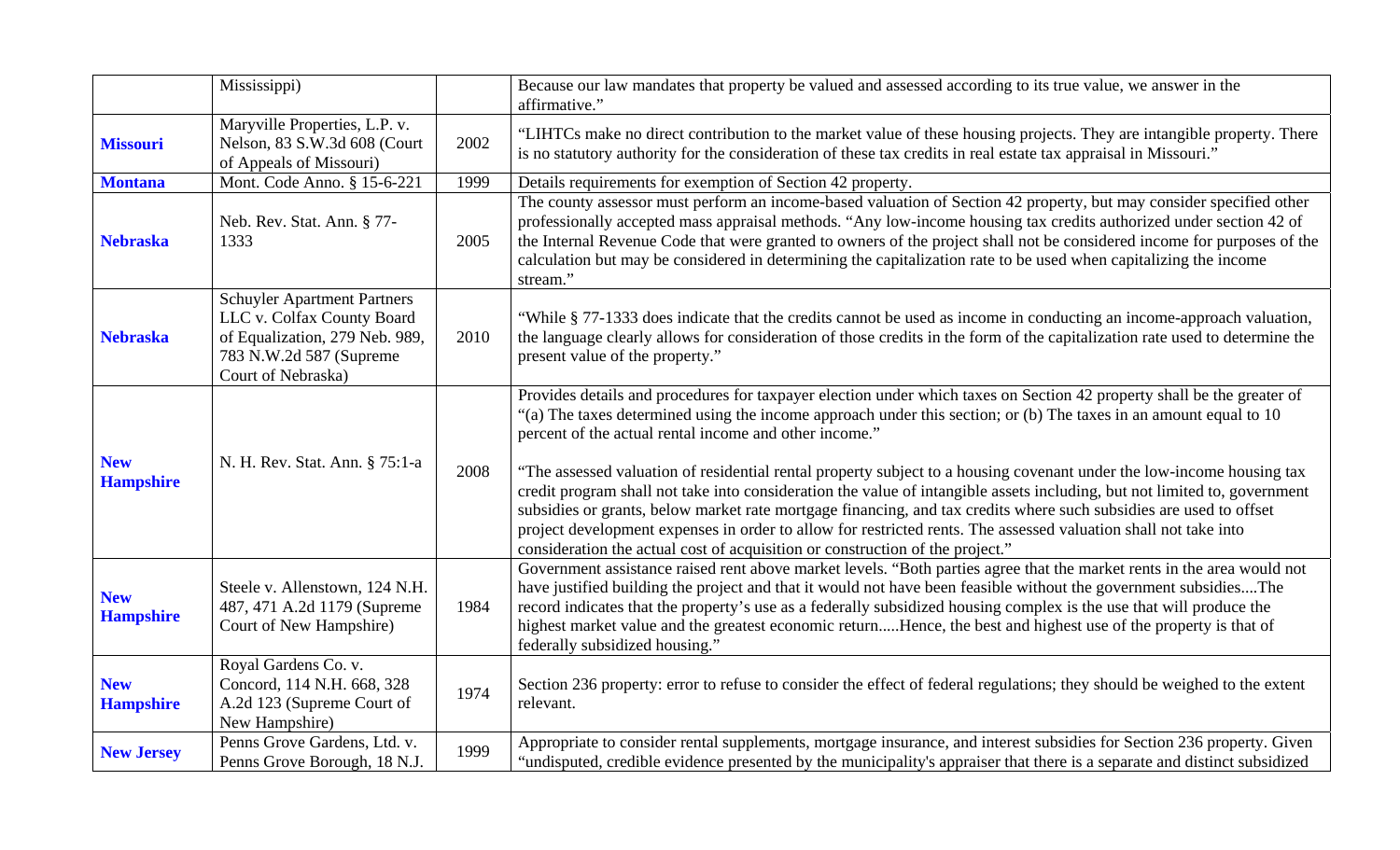|                                 | Tax 253 (Tax Court of New                                                                                                                                                      |      | housing market for this apartment complex the court finds that the highest and best use of the subject property is a                                                                                                                                                                                                                                                                                                                                                                                                                                                                                                                                                            |
|---------------------------------|--------------------------------------------------------------------------------------------------------------------------------------------------------------------------------|------|---------------------------------------------------------------------------------------------------------------------------------------------------------------------------------------------------------------------------------------------------------------------------------------------------------------------------------------------------------------------------------------------------------------------------------------------------------------------------------------------------------------------------------------------------------------------------------------------------------------------------------------------------------------------------------|
| <b>New York</b>                 | Jersey)<br>New York Real Property Tax<br>Law § 581-a                                                                                                                           | 2005 | continuation of its current use for subsidized housing."<br>Assessment of specified subsidized property to be determined under the income approach as set forth in this section.<br>"The assessed valuation of real property used for such residential rental purposes shall be determined using the actual<br>net operating income, and shall not include federal, state or municipal income tax credits, subsidized mortgage<br>financing, or project grants, where such subsidies are used to offset the project development cost in order to provide for<br>lower initial rents as determined by regulations promulgated by the division of housing and community renewal." |
| <b>New York</b>                 | North Country Housing,<br>Limited Partnership v. Board<br>of Assessment Review, 298<br>A.D.2d 667, 748 N.Y.S.2d 428<br>(New York Supreme Court,<br><b>Appellate Division</b> ) | 2002 | Where government subsidies raise actual rents above market levels, it is appropriate to consider actual rents in the<br>valuation process.                                                                                                                                                                                                                                                                                                                                                                                                                                                                                                                                      |
| <b>New York</b>                 | John P. Burke Apartments,<br>Inc. v. Swan, 137 A.D.2d 321,<br>528 N.Y.S.2d 718 (New York<br>Supreme Court, Appellate<br>Division)                                              | 1988 | Appropriate to adjust rental figures in the valuation process when actual rents were below market levels.                                                                                                                                                                                                                                                                                                                                                                                                                                                                                                                                                                       |
| <b>North</b><br><b>Carolina</b> | In the Matter of Appeal of the<br>Greens of Pine Glen Ltd.<br>Partnership, 356 N.C. 642, 576<br>S.E.2d 316 (Supreme Court of<br>North Carolina)                                | 2003 | Fair earning capacity may be considered in addition to or instead of actual earnings. "Unlike a governmental restriction<br>such as zoning, section 42 restrictions do not diminish the property's value, but instead balance tax credits allowed to the<br>developer against rent restrictions imposed on the developer."                                                                                                                                                                                                                                                                                                                                                      |
| Ohio                            | Woda Ivy Glen Limited<br>Partnership v. Fayette County<br>Board of Revision, 121 Ohio<br>St. 3d 175, 902 N.E.2d 984<br>(Supreme Court of Ohio)                                 | 2009 | "[W]e hold that in the context of appraising real property for tax purposes, the use restrictions imposed under I.R.C. 42<br>constitute governmental restrictions for the general welfare that must be taken into account when determining the value<br>of LIHTC property."                                                                                                                                                                                                                                                                                                                                                                                                     |
| <b>Ohio</b>                     | Canton Towers, Ltd. v. Board<br>of Revision, 3 Ohio St. 3d 4,<br>444 N.E.2d 1027 (Supreme<br>Court of Ohio)                                                                    | 1983 | Appropriate to ignore government subsidies that raise rents above market levels.                                                                                                                                                                                                                                                                                                                                                                                                                                                                                                                                                                                                |
| <b>Oregon</b>                   | ORS § 308.205(2)(d)                                                                                                                                                            | 1977 | "If the property is subject to governmental restriction as to use on the assessment date under applicable law or<br>regulation, real market value shall not be based upon sales that reflect for the property a value that the property would<br>have if the use of the property were not subject to the restriction unless adjustments in value are made reflecting the<br>effect of the restrictions."                                                                                                                                                                                                                                                                        |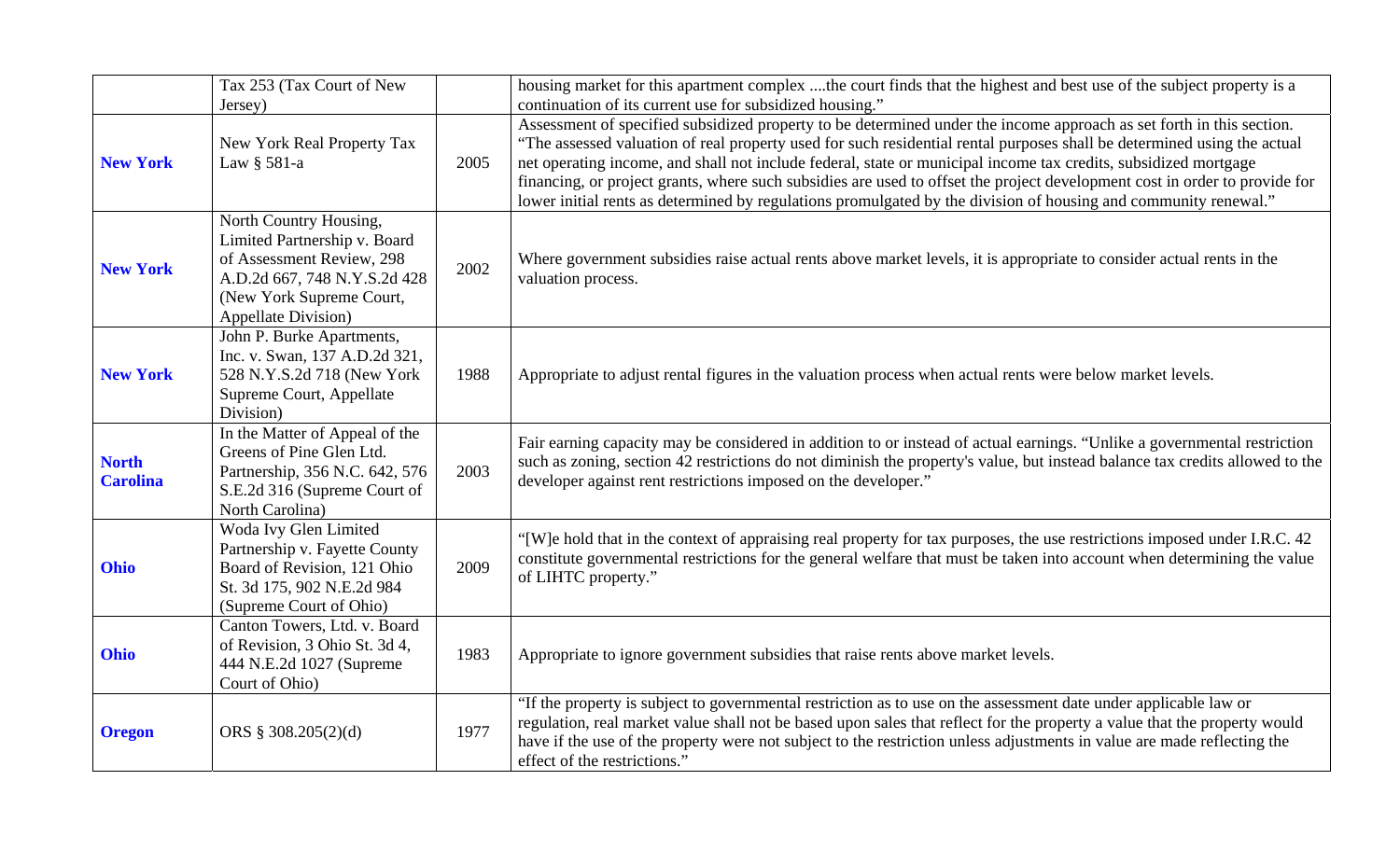| <b>Oregon</b>                   | Bayridge Assoc. Ltd.<br>Partnership v. Department of<br>Revenue, 321 Or. 21, 892 P.2d<br>1002 (Supreme Court of<br>Oregon)         | 1995 | A voluntary encumbrance can constitute a "governmental restriction as to use." "[L]imits on what taxpayers may do<br>with their properties, resulting from taxpayers' participation in the section 42 program, constitute 'governmental<br>restrictions as to use.' The most probable price depends on what the buyer will receive in exchange for that price; the<br>buyer will pay only for what it will receive. Thus, the most probable price to be received for the properties at issue<br>would not include the tax credits, because the record shows that the credits would be recaptured if the property were not<br>maintained as low-income housing."                                                                                                                                                                     |
|---------------------------------|------------------------------------------------------------------------------------------------------------------------------------|------|-------------------------------------------------------------------------------------------------------------------------------------------------------------------------------------------------------------------------------------------------------------------------------------------------------------------------------------------------------------------------------------------------------------------------------------------------------------------------------------------------------------------------------------------------------------------------------------------------------------------------------------------------------------------------------------------------------------------------------------------------------------------------------------------------------------------------------------|
| <b>Pennsylvania</b>             | 72 Pennsylvania Statutes §<br>$5020-402(c)$                                                                                        | 2003 | "(1) In arriving at the actual value of real property, the impact of applicable rent restrictions, affordability requirements<br>or any other related restrictions prescribed by any Federal or State programs shall be considered. (2) Federal or State<br>income tax credits with respect to property shall not be considered real property or income attributable to real property.<br>(3) This subsection shall apply in all counties and other political subdivisions in this Commonwealth."                                                                                                                                                                                                                                                                                                                                   |
| <b>Pennsylvania</b>             | In re Appeal of Johnstown<br>Associates, 494 Pa. 433, 431<br>A.2d 932 (Supreme Court of<br>Pennsylvania)                           | 1981 | Section 236 property, limited rents and mortgage subsidies: "[T]he certitudes of a property's not being presently<br>saleable, and of its not having a potential for rental profit increases, both of which are factors unique to Section 236<br>property, are clearly matters relevant to the question of value and must at least be considered.  We need not<br>immediately address the question, however, of in what manner consideration of the Section 236 restrictions, and of the<br>fact that they are of limited duration, will affect the estimate of present value."<br>"[D]epreciation tax shelter benefits associated with investment property ownership inherently affect market value, and<br>the court is not constrained to determine market value as though real property ownership lacked tax shelter features." |
| <b>Pennsylvania</b>             | <b>Parkside Townhomes</b><br>Associates v. Board of<br>Assessment Appeals, 711 A.2d<br>607 (Commonwealth Court of<br>Pennsylvania) | 1998 | Following Johnstown, lack of potential for rental increases must be considered in assessment; tax shelter features may<br>also be taken into account. Consideration of Section 42 tax credits does not violate the Supremacy Clause or frustrate<br>federal housing policy.                                                                                                                                                                                                                                                                                                                                                                                                                                                                                                                                                         |
| <b>Rhode Island</b>             | R.I. Gen. Laws § 44-5-13.11                                                                                                        | 1995 | "Any residential property that has been issued an occupancy permit on or after January 1, 1995, after substantial<br>rehabilitation as defined by the U.S. Department of Housing and Urban Development and is encumbered by a covenant<br>recorded in the land records in favor of a governmental unit or Rhode Island housing and mortgage finance corporation<br>restricting either or both the rents that may be charged to tenants of the property or the incomes of the occupants of the<br>property, is subject to a tax that equals eight percent (8%) of the property's previous years' gross scheduled rental<br>income or a lesser percentage as determined by each municipality."                                                                                                                                        |
| <b>Rhode Island</b>             | Kargman v. Jacobs, 122 R.I.<br>720, 411 A.2d 1326 (Supreme)<br>Court of Rhode Island)                                              | 1980 | $\S$ 221(d)(3) regulations limiting potential future rent appropriately considered in assessment.                                                                                                                                                                                                                                                                                                                                                                                                                                                                                                                                                                                                                                                                                                                                   |
| <b>South</b><br><b>Carolina</b> | S.C. Code Ann. § 12-37-225                                                                                                         | 2006 | "Federal or state income tax credits for low income housing may not be taken into consideration with respect to the<br>valuation of real property or in determining the fair market value of real property for property tax purposes. For<br>properties that have deed restrictions in effect that promote or provide for low income housing, the income approach<br>must be the method of valuation to be used."                                                                                                                                                                                                                                                                                                                                                                                                                   |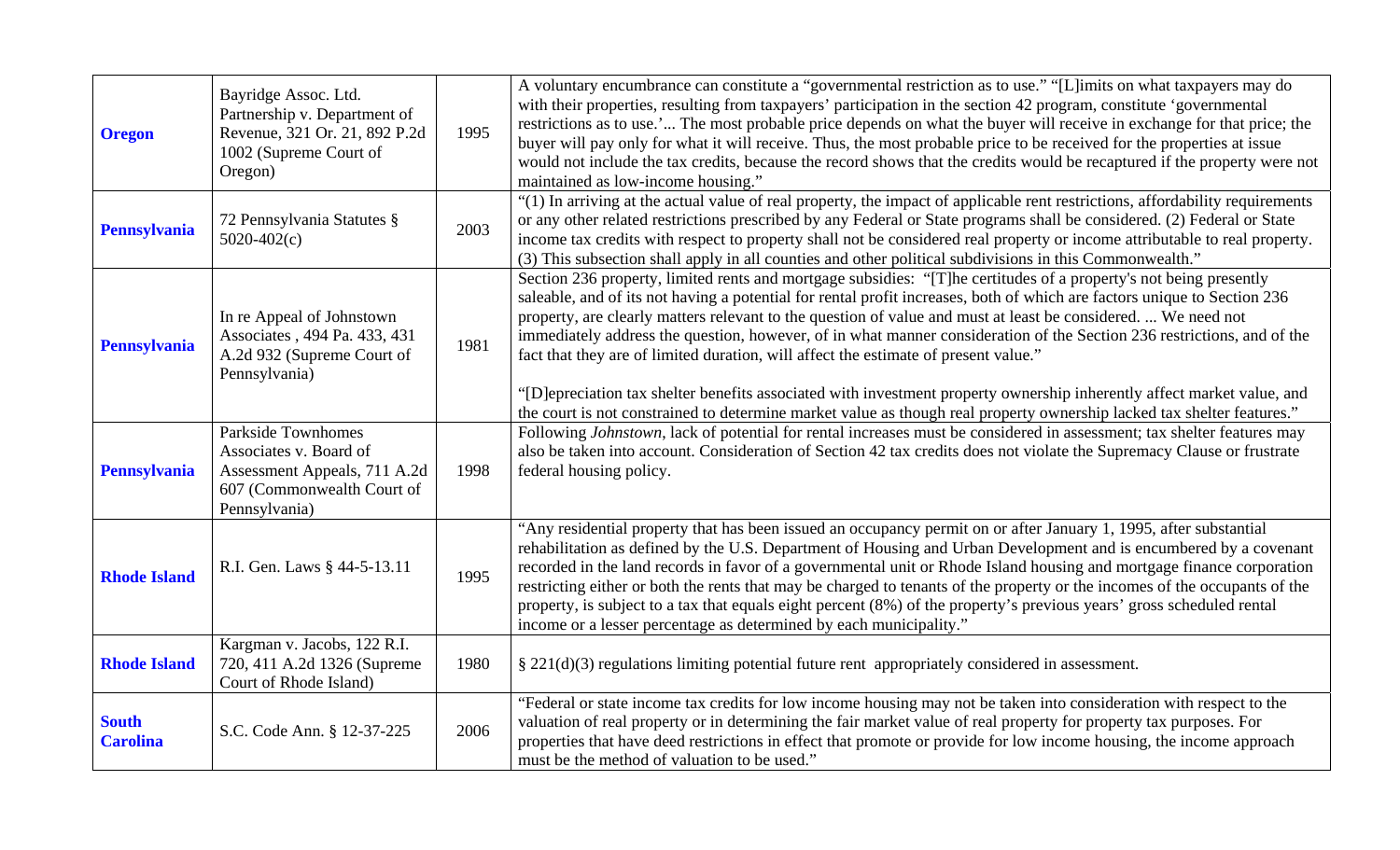| <b>South Dakota</b> | S.D. Codified Laws § 10-6-78                                                                                                                       | 2009 | No county director of equalization may consider any federal income tax credit that is extended to the property owner<br>under sections 38, 42, and 47 of the Internal Revenue Code as of January 1, 2001, for the purpose of assessing any real<br>property.                                                                                                                                                                                                                                                                                                                                                                                                                                                      |
|---------------------|----------------------------------------------------------------------------------------------------------------------------------------------------|------|-------------------------------------------------------------------------------------------------------------------------------------------------------------------------------------------------------------------------------------------------------------------------------------------------------------------------------------------------------------------------------------------------------------------------------------------------------------------------------------------------------------------------------------------------------------------------------------------------------------------------------------------------------------------------------------------------------------------|
| <b>South Dakota</b> | Town Square Limited<br>Partnership v. Clay County<br>Board of Equalization, 2005<br>S.D. 99; 704 N.W. 2d 896<br>(Supreme Court of South<br>Dakota) | 2005 | In valuing section 42 property, both restricted rents and tax credits must be taken into account. "[W]e think South<br>Dakota law allows for consideration of both the restricted rental rates and the tax credits for LIHTC properties."                                                                                                                                                                                                                                                                                                                                                                                                                                                                         |
| <b>Tennessee</b>    | Spring Hill, L.P. v. Tennessee<br>State Board of Equalization,<br>Tenn. Ct. App. No. M2001-<br>02683-COA-R3-CV (Court of<br>Appeals of Tennessee)  | 2003 | "The legislature clearly envisioned that intangible aspects of the property would be included in valuation. The potential<br>to produce income in the future is itself an intangible The actual benefits and burdens associated with ownership of<br>the real property, the burden of below-market contract rents or the benefit of interest avoided or tax credits received,<br>reveal how transactions involving the property relate to market realities. The tax credits here illustrate why the below<br>market rents are not the complete picture vis-a-vis the real property, why net operating income or an income approach<br>limited to these rents alone is not reflective of the real property value." |
| <b>Texas</b>        | Tex. Tax Code §§ 11.182;<br>11.1825                                                                                                                |      | Provides detailed requirements for full or partial exemption of low-income housing.                                                                                                                                                                                                                                                                                                                                                                                                                                                                                                                                                                                                                               |
| <b>Texas</b>        | Tex. Tax Code § 11.1825 (x)                                                                                                                        | 2004 | Detailed procedures for certain local governments to respond to request for exemption of specified low-income housing<br>by approving the exemption in whole or in part, or denying the exemption "if the governing body determines that: (A)<br>the taxing unit cannot afford the loss of ad valorem tax revenue that would result from approving the exemption; or (B)<br>additional housing for individuals or families meeting the income eligibility requirements of this section is not needed in<br>the territory of the taxing unit."                                                                                                                                                                     |
| <b>Texas</b>        | Tex. Tax Code §§ 23.215;                                                                                                                           | 2004 | Specified nonexempt property used for low- or moderate-income housing to be valued under the income approach; "In<br>appraising the property, the chief appraiser shall: (1) consider the restrictions provided by this section on the income of<br>the individuals or families to whom the dwelling units of the housing project may be rented and the amount of rent that<br>may be charged for purposes of computing the actual rental income from the property or projecting future rental<br>income; and (2) use the same capitalization rate that the chief appraiser uses to appraise other rent-restricted properties."                                                                                   |
| <b>Texas</b>        | Dallas Independent School<br>District v. Outreach Housing<br>Corporation/Desoto I, Ltd.,<br>251 S.W.3d 152 (Court of<br>Appeals of Texas)          | 2008 | "[T]he proper application of section 11.1825 involves an assessment of the total potential tax revenue from a property<br>and consideration of the 'loss' in tax revenues if a tax exemption is granted.  Thus, the 'loss' referred to in section<br>11.1825 is loss as a result of approving an exemption, not loss of tax revenue when compared to tax revenues collected<br>before a property is improved."                                                                                                                                                                                                                                                                                                    |
| <b>Utah</b>         | Utah Code Ann. §§ 59-2-<br>$102(20)(b)$ ; 59-2- $102(21)$                                                                                          | 2004 | Section 42 tax credits constitute intangible property.                                                                                                                                                                                                                                                                                                                                                                                                                                                                                                                                                                                                                                                            |
| <b>Utah</b>         | Utah Code Ann. § 59-2-301.3                                                                                                                        | 2003 | In the case of limited-income rental property subject to an agreement with the Utah Housing Corporation, "a county<br>assessor shall include as part of the assessment any effects the low-income housing covenant may have on the fair                                                                                                                                                                                                                                                                                                                                                                                                                                                                           |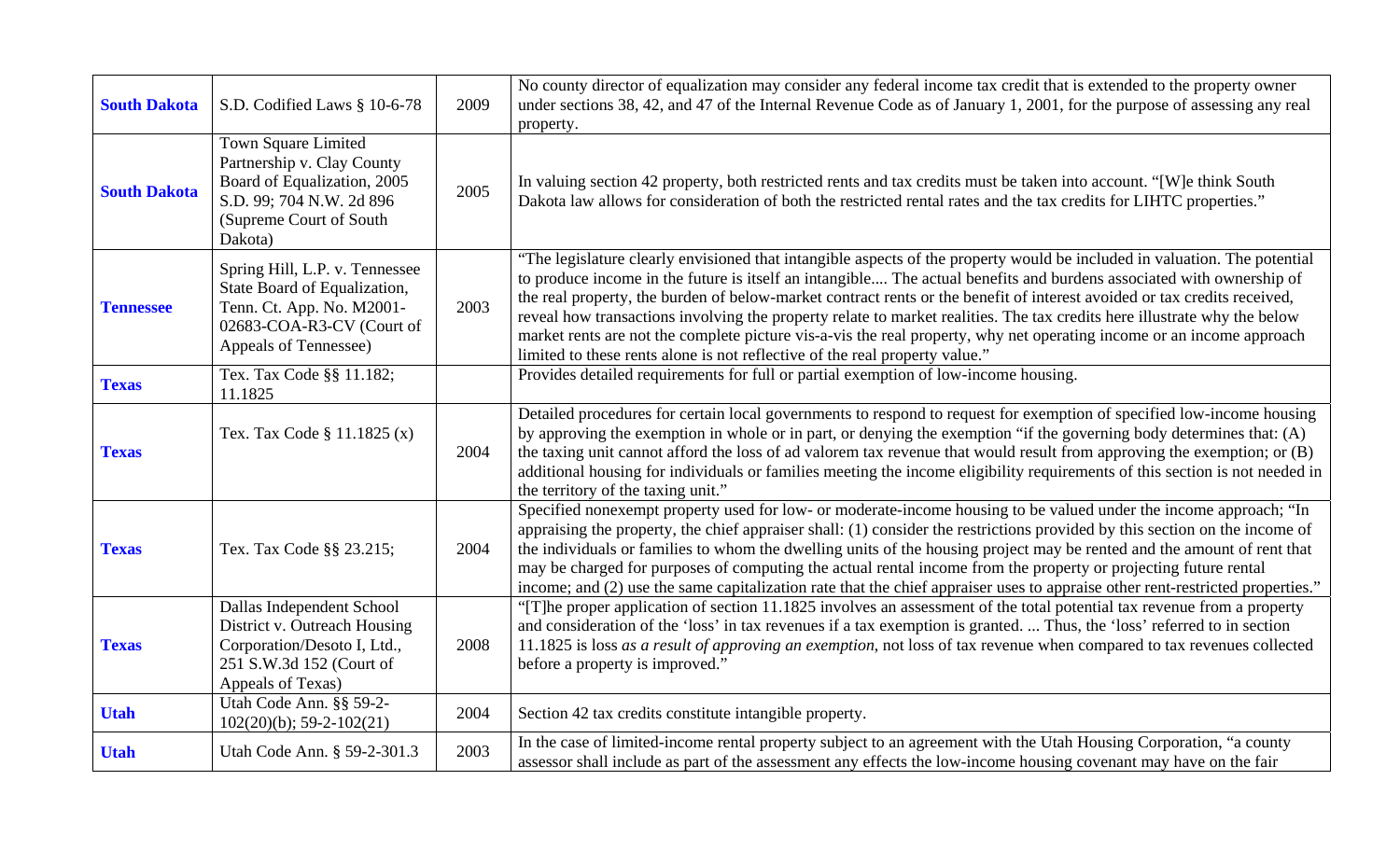|                      |                                                                                                                                                                                           |      | market value of the real property."                                                                                                                                                                                                                                                                                                                                                                                                                                                                  |
|----------------------|-------------------------------------------------------------------------------------------------------------------------------------------------------------------------------------------|------|------------------------------------------------------------------------------------------------------------------------------------------------------------------------------------------------------------------------------------------------------------------------------------------------------------------------------------------------------------------------------------------------------------------------------------------------------------------------------------------------------|
| <b>Utah</b>          | Alta Pacific v. Utah State Tax<br>Commission, 307 Utah Adv.<br>Rep. 14, 931 P.2d 103 (Utah<br>Supreme Court)                                                                              | 1997 | Appropriate to account for benefits of federal subsidy programs, including above-market guaranteed rents.                                                                                                                                                                                                                                                                                                                                                                                            |
| <b>Vermont</b>       | 32 Vt. Stat. Ann. § 3481(1)                                                                                                                                                               |      | For residential rental property subject to a housing subsidy covenant or other legal restriction, prescribes income<br>approach using specified market rents, expenses, vacancy rate, and capitalization rate.                                                                                                                                                                                                                                                                                       |
| <b>Washington</b>    | Rev. Code Wash. §<br>84.40.030(2)                                                                                                                                                         | 2007 | "Consideration should be given to any agreement, between an owner of rental housing and any government agency, that<br>restricts rental income, appreciation, and liquidity; and to the impact of government restrictions on operating expenses<br>and on ownership rights in general of such housing."                                                                                                                                                                                              |
| <b>Washington</b>    | Rev. Code Wash. § 84.36.560                                                                                                                                                               |      | Provisions for exemption of specific property used for providing rental housing for very low-income households.                                                                                                                                                                                                                                                                                                                                                                                      |
| <b>Washington</b>    | <b>Cascade Court Limited</b><br>Partnership v. Noble, 105<br>Wash. App. 563, 20 P.3d 997<br>(Court of Appeals of<br>Washington)                                                           | 2001 | "Even a voluntary transaction burdening real property will have economic consequences that must be considered in<br>assessing the property.  A willing buyer would not buy the property based on rents that the buyer could not charge.<br>Therefore, the Assessor should have taken the restricted rents into account when assessing the property.  Tax credits<br>are intangible personal property and thus are not subject to real property taxation."                                            |
| <b>West Virginia</b> | <b>Stone Brook Limited</b><br>Partnership v. Sisinni, 224 W.<br>Va. 691; 688 S.E.2d 300<br>(Supreme Court of Appeals of<br>West Virginia)                                                 | 2009 | While there is no single required appraisal method, "it is nevertheless appropriate to consider the unique characteristics<br>of LIHTC properties when appraising such properties for ad valorem taxation purposes."                                                                                                                                                                                                                                                                                 |
| <b>Wisconsin</b>     | Wis. Stat. § 70.32(1g)                                                                                                                                                                    | 1999 | "Beginning with the property tax assessments as of January 1, 2000, the assessor may not consider the effect on the<br>value of the property of any federal income tax credit that is extended to the property owner under section 42 of the<br>Internal Revenue Code."                                                                                                                                                                                                                              |
| <b>Wisconsin</b>     | Metropolitan Holding<br>Company, a general<br>partnership, Petitioner-<br>Appellant-Petitioner, v. Board<br>of Review, 173 Wis. 2d 626;<br>495 N.W.2d 314 (Supreme<br>Court of Wisconsin) | 1993 | "[T]he use of estimated market rents when assessing subsidized housing under the capitalization of income approach<br>does not accurately reflect the state of the law."                                                                                                                                                                                                                                                                                                                             |
| <b>Wisconsin</b>     | State ex rel., Algoma Housing<br>Company v. Board of Review,<br>166 Wis. 2d 675; 480 N.W.2d<br>786 (Court of Appeals of                                                                   | 1991 | "Because the restrictions on rent represent a limitation on income that is a factor considered when a purchaser buys a<br>property, we conclude that the price determined by an arms-length transaction represents the value of the property for<br>tax assessment purposes.  Because income is a major factor in determining the purchase price of real estate in an arms-<br>length purchase of rental property, we conclude that the rental restrictions are reflected in the purchase price and, |